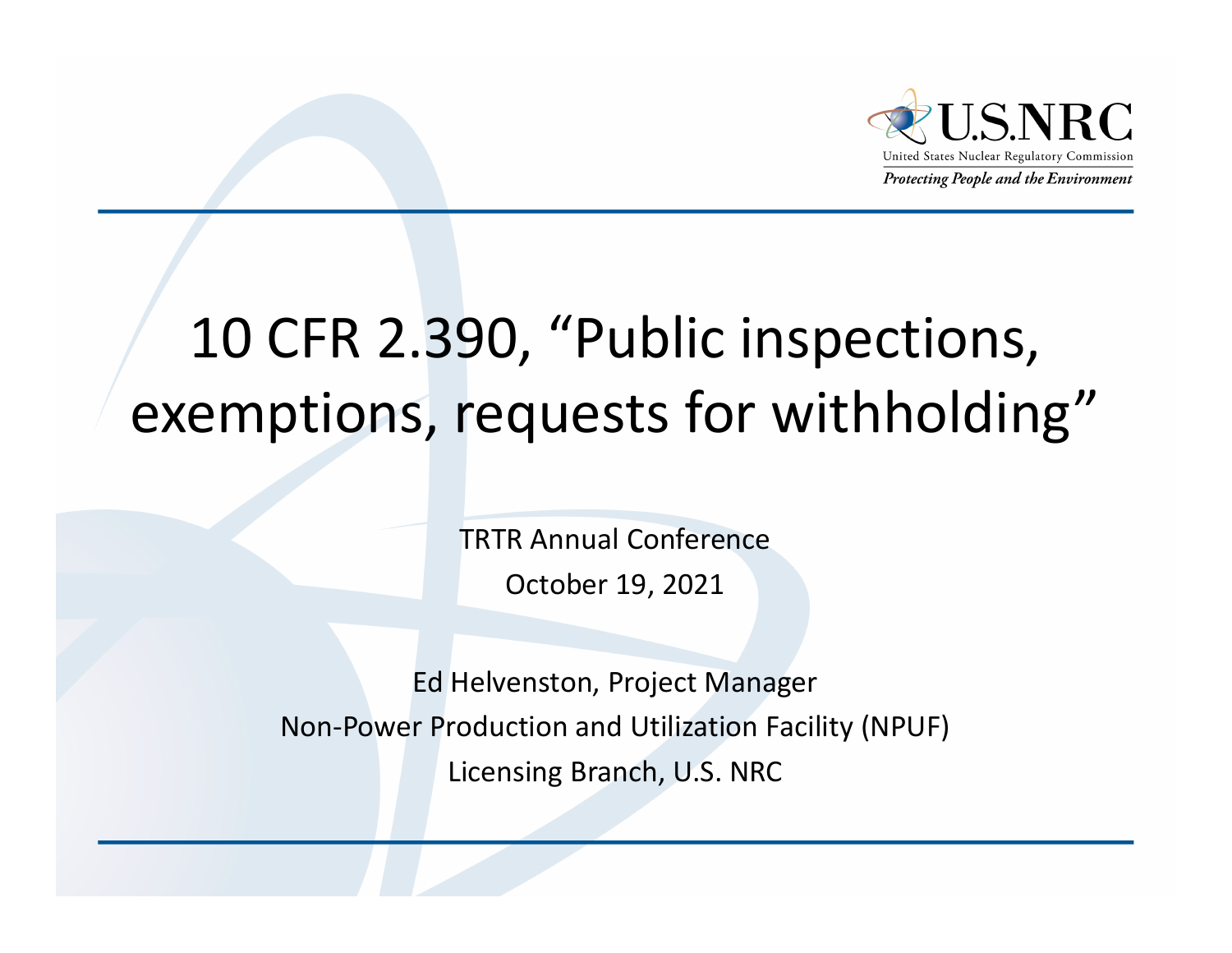#### 10 CFR 2.390 - Overview

- $\bullet$  Licensees or applicants submitting a document to NRC may request that the document, or a portion of it, be withheld from public disclosure because it contains certain information (10 CFR 2.390(b))
- $\bullet$  For example: "Trade secrets and commercial or financial information obtained from a person and privileged or confidential" (i.e., "proprietary information") (2.390(a)(4)) can be withheld from disclosure

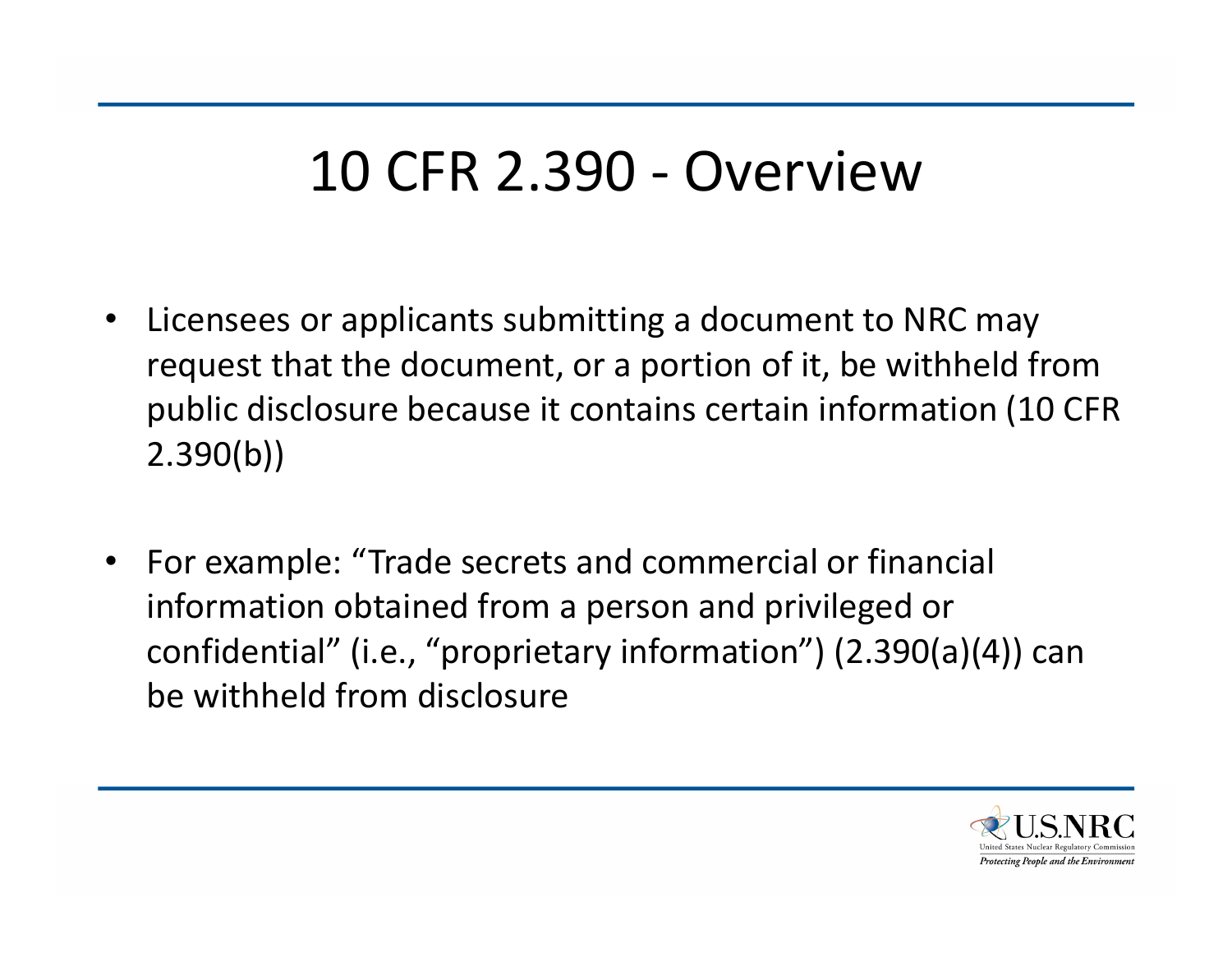# 10 CFR 2.390 – Requirements for Withholding Requests

Requirements for withholding requests are in 2.390(b):

- Make request at the time document is submitted (2.390(b)(1))
- $\blacksquare$  Mark documents (2.390(b)(1)(i)(A-B))
	- $\triangleright$  Language such as "proprietary information withheld from public disclosure under 10 CFR 2.390" at top of each page
	- $\triangleright$  Should generally also provide redacted version (without marking)
	- $\triangleright$  No requirement to mark transmittal documents if no sensitive information

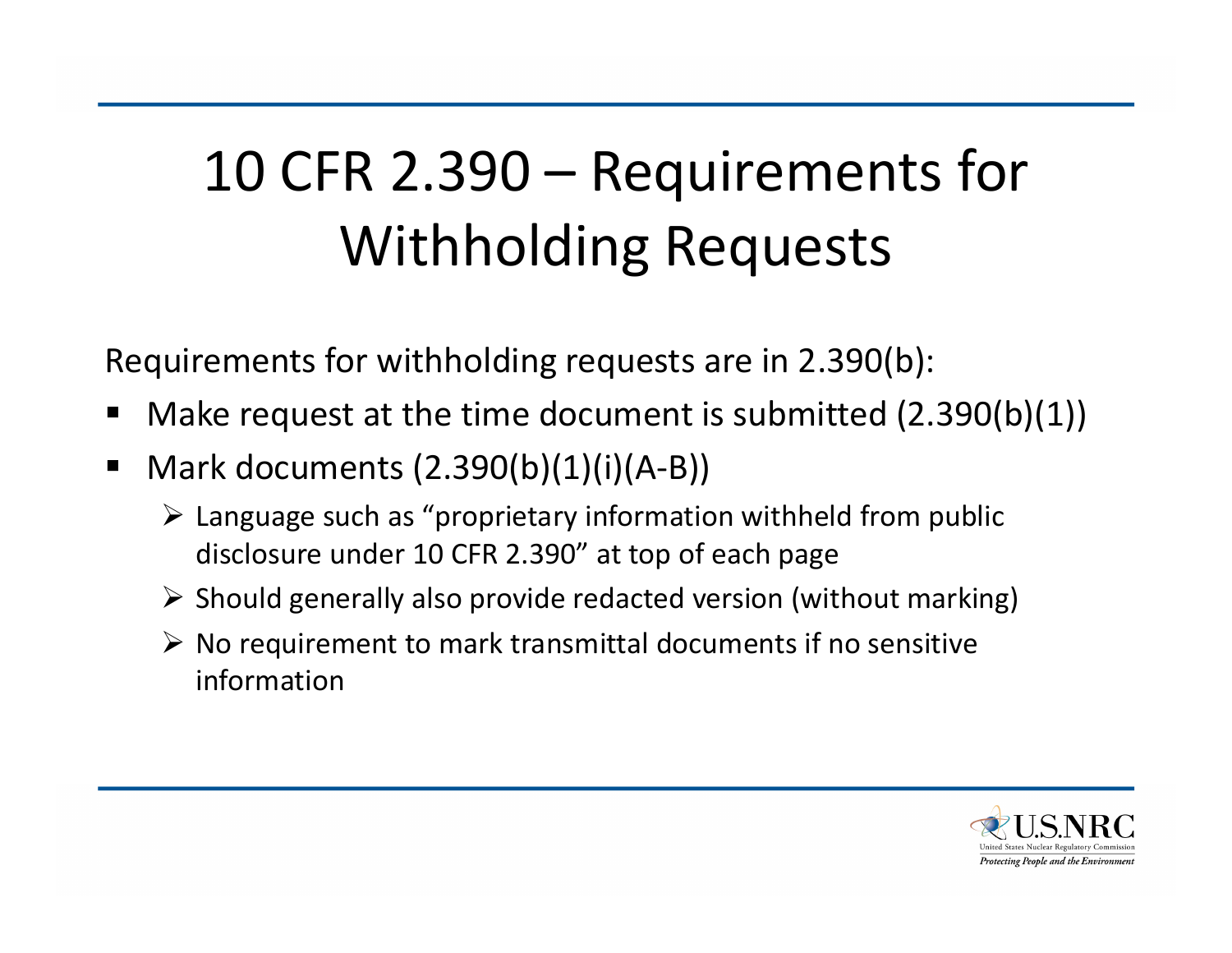# 10 CFR 2.390 – Requirements for Withholding Requests

Requirements for withholding requests (continued):

- ٠ Provide affidavit (2.390(b)(1)(ii-iii))
	- $\triangleright$  Identifies document to be withheld, and the locations of sensitive information in the document
	- $\triangleright$  Identifies official position of person making affidavit
	- $\triangleright$  Includes harm statement
	- $\triangleright$  Declares basis for withholding (i.e., which part of 2.390(a))
	- $\triangleright$  For proprietary information to be withheld under 2.390(a)(4), executed by **owner** of information, and addresses with specificity **each** of the considerations listed in 2.390(b)(4)(i-v)

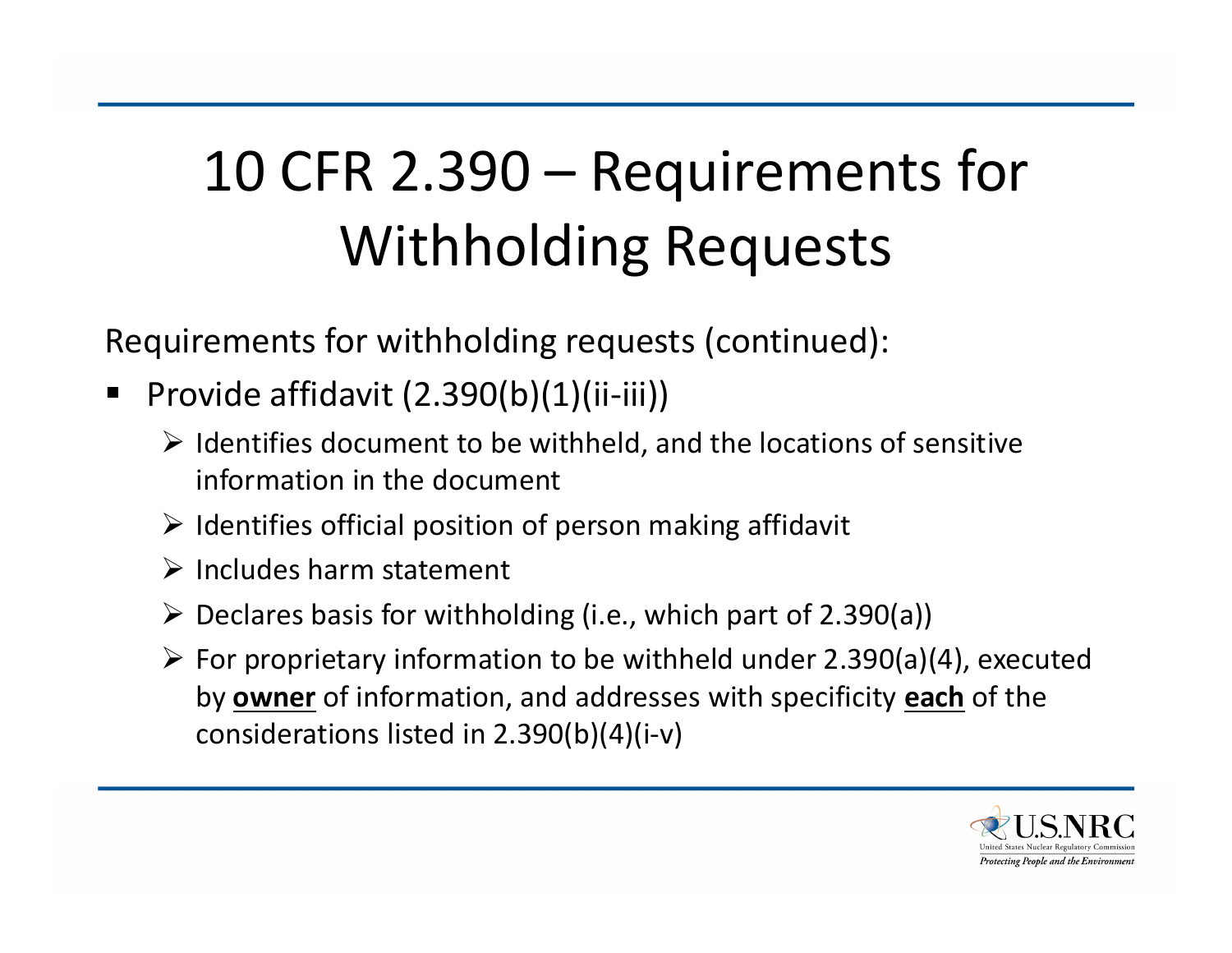### 10 CFR 2.390 – Criteria for NRC Determination

In accordance with 10 CFR 2.390(b)(4)(i-v), when determining whether information is "proprietary information" that should be withheld from disclosure, the NRC will consider:

- $\blacksquare$ Whether information has been held in confidence by owner
- $\blacksquare$ Whether information is of a type customarily held in confidence by owner
- $\blacksquare$ Whether information is transmitted to and received by NRC in confidence
- $\blacksquare$ Whether information is available in public sources
- $\blacksquare$  Whether disclosure of information is likely to cause substantial harm to owner's competitive position

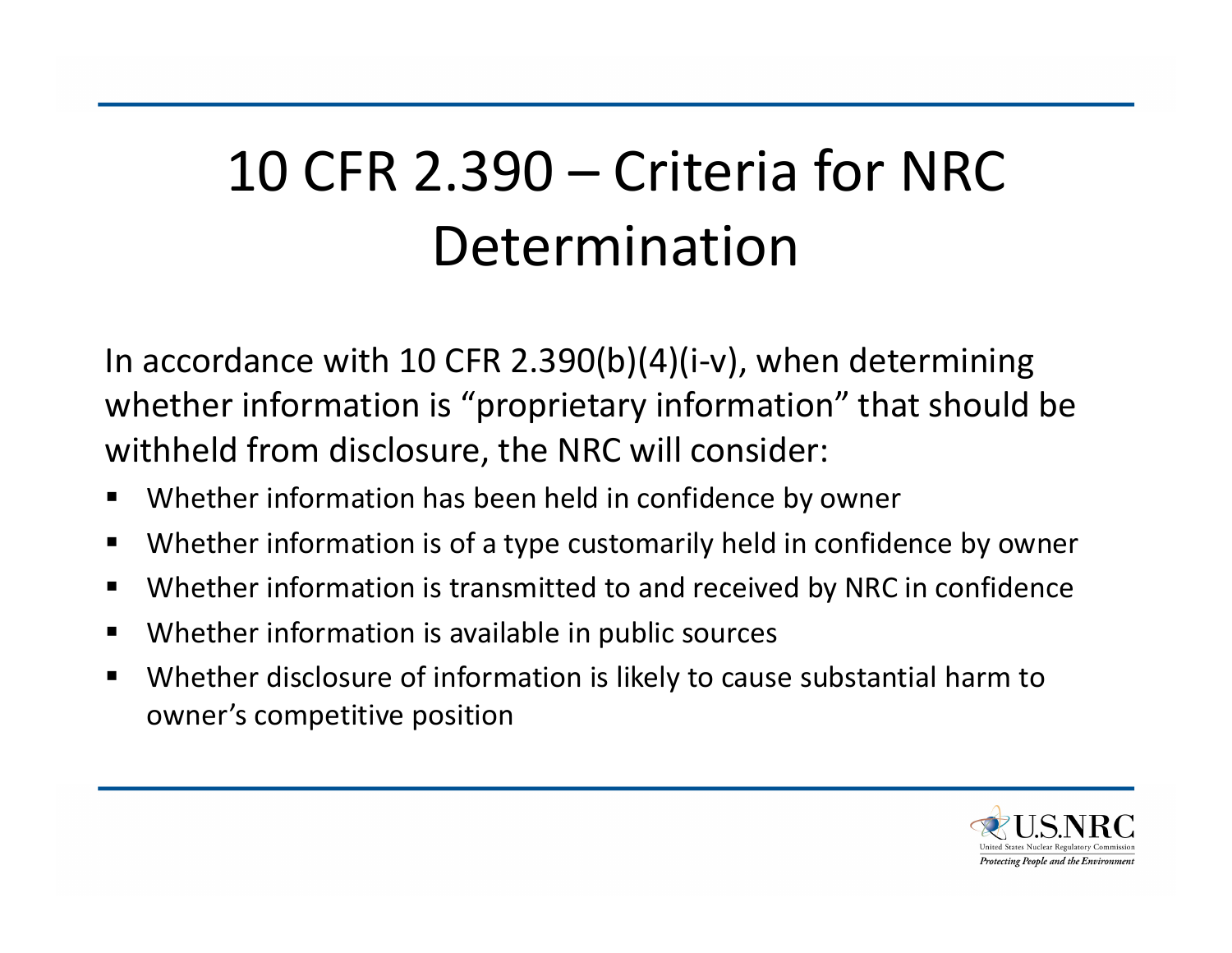#### 10 CFR 2.390 – Process

- $\blacksquare$  Withholding request review is **separate** from a licensing action acceptance review
- $\blacksquare$  NRC will generally respond with letter accepting request, or explaining deficiencies
- $\begin{array}{c} \hline \end{array}$  Generally, submitter may request withdrawal of information if a withholding request is not granted

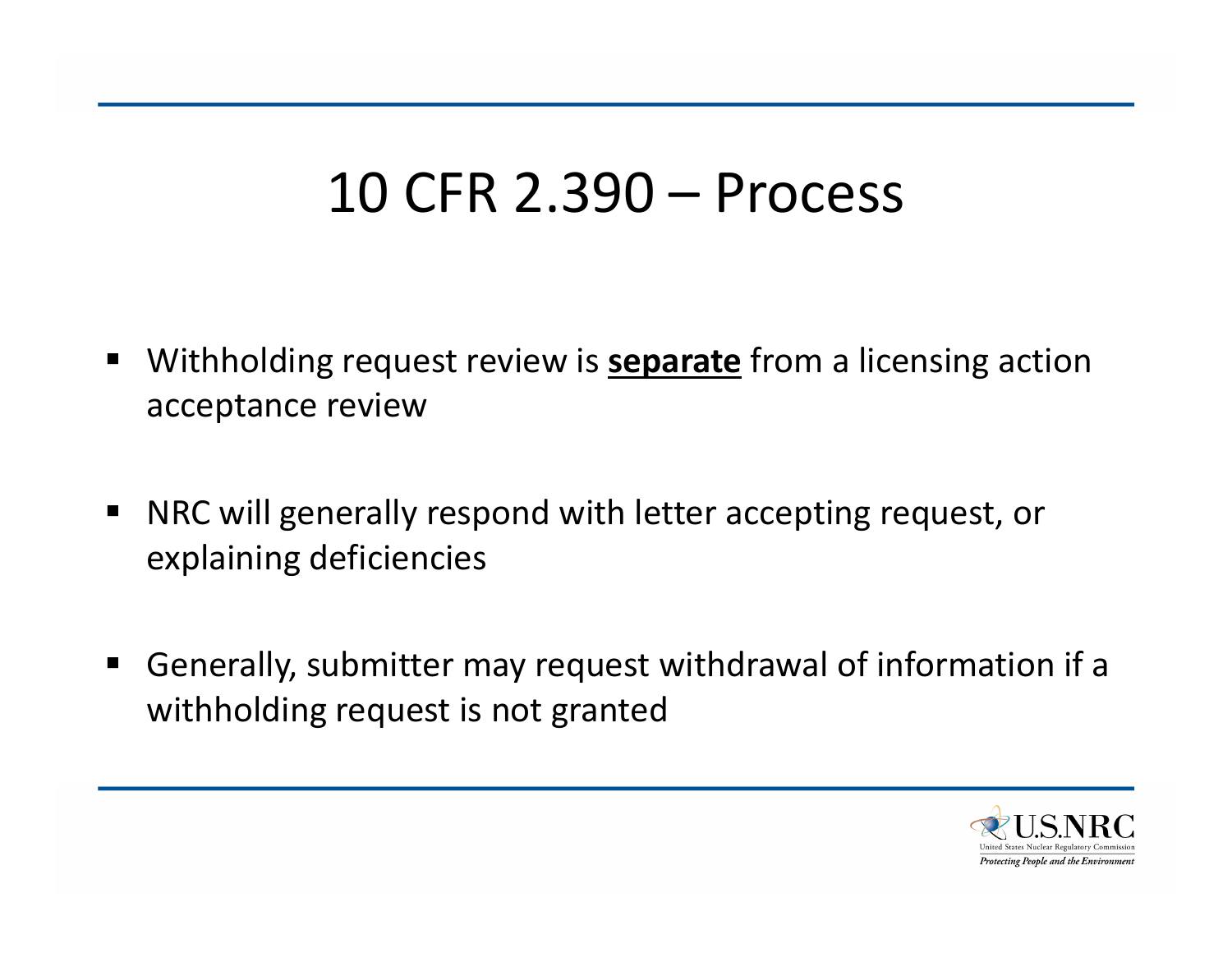#### 10 CFR 2.390 – A Few Other Points

- Security-related information: 10 CFR 2.390(d)
- $\blacksquare$ Personal privacy information: 10 CFR 2.390(a)(6)
- **Public meetings**
- When in doubt... ask your PM

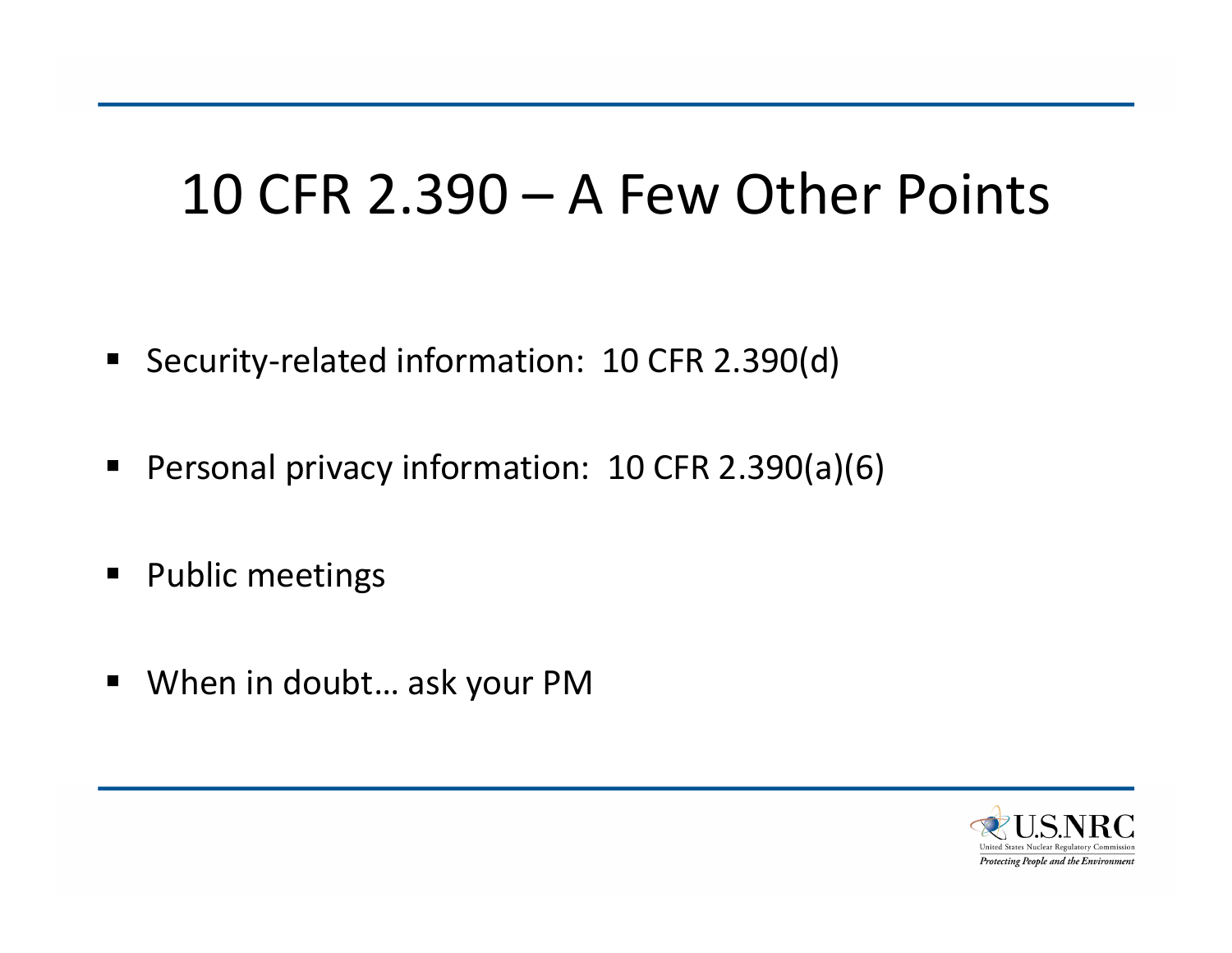### Useful References

- Title 10 of the *Code of Federal Regulations* 2.390
- $\blacksquare$  LIC-204, "Handling Requests to Withhold Proprietary Information from Public Disclosure," ADAMS Accession No. ML20049A139
- $\blacksquare$  Regulatory Information Statement (RIS) 2005-31, Rev. 1, "Control of Security-Related Sensitive Unclassified Nonsafeguards Information Handled by Individuals, Firms, and Entities Subject to NRC Regulation of the Use of Source, Byproduct, and Special Nuclear Material," ADAMS Accession No. 16196A237